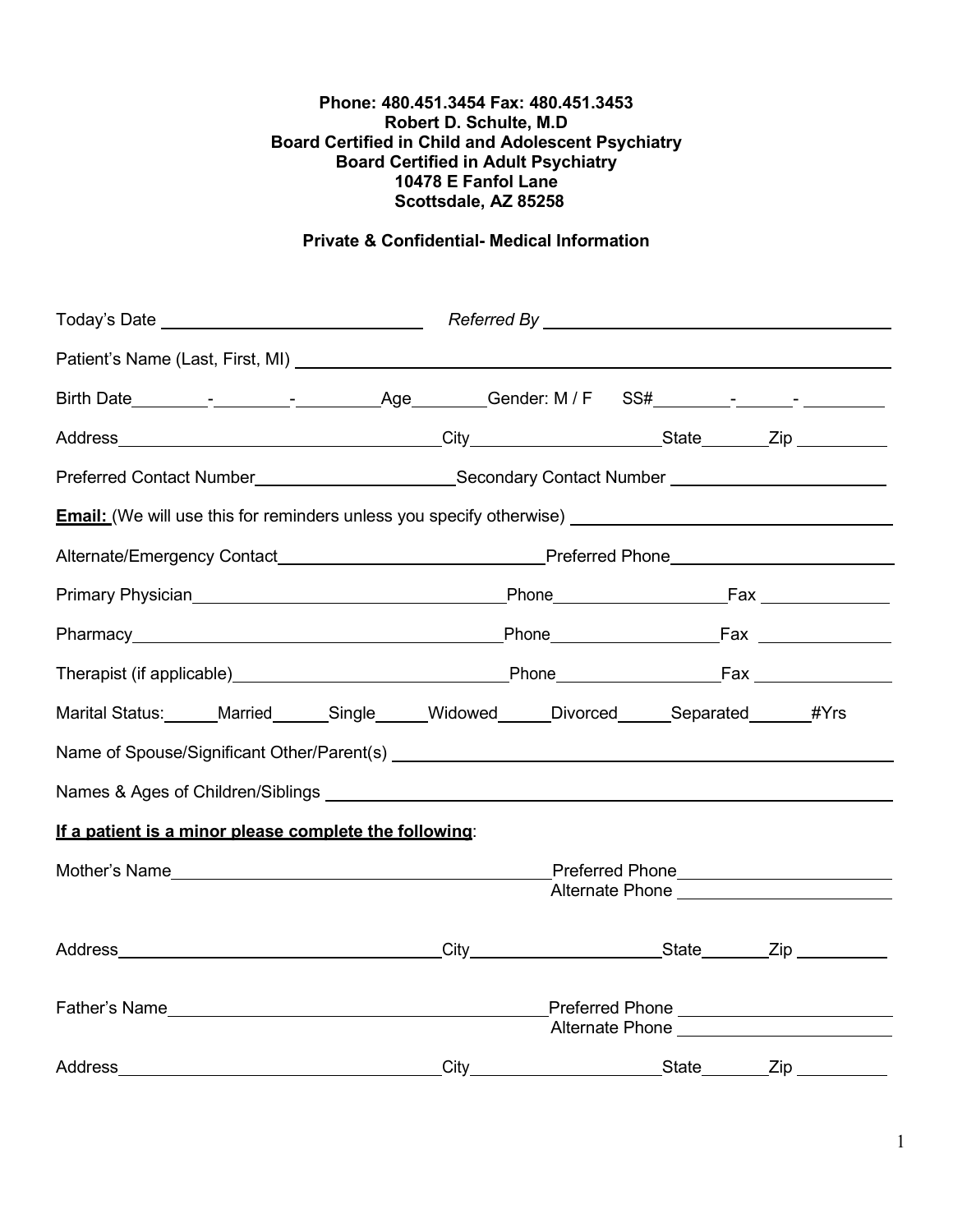#### **BILLING INFORMATION:**

| Party responsible for payment                                                                                                                                                                                                                                                                                                                 |               | Responsible Party phone |                    |              |          |
|-----------------------------------------------------------------------------------------------------------------------------------------------------------------------------------------------------------------------------------------------------------------------------------------------------------------------------------------------|---------------|-------------------------|--------------------|--------------|----------|
| Responsible Party Address                                                                                                                                                                                                                                                                                                                     | <b>Number</b> | <b>Street</b>           | City               | <b>State</b> | Zip Code |
| Insurance Information (Please Note: We gather insurance information for the purpose of expediting coverage<br>for your prescriptions. Some insurance carriers require prior authorization to cover medications and will require<br>us to submit forms on your behalf to secure approval. We do not contract with insurance for any services.) |               |                         |                    |              |          |
| Member / Patient ID<br><b>Carrier Name</b>                                                                                                                                                                                                                                                                                                    |               |                         |                    |              |          |
| Group ID                                                                                                                                                                                                                                                                                                                                      |               |                         | Customer Service # |              |          |

## **BILLING & ATTENDANCE POLICIES:**

• **ALL PAYMENTS ARE DUE AT TIME OF SERVICE.** While we do not contract with or submit to insurance, we will provide you with a one page "Superbill" with all the necessary information for you to submit to your insurance company for reimbursement upon request.

• Phone consultations will be charged as follows: 5-10 min \$85, 11-20 min \$185, 21-30 min \$290. Multiple calls will be aggregated per 24 hour period.

• **PATIENTS/ GUARANTORS MUST MAINTAIN CURRENT A CREDIT OR DEBIT CARD ON FILE.** This information will only be used for actual charges incurred, including phone consults, requested reports, and *missed or late-cancelled appointments*. You are always welcome to use an alternate form of payment so long as it is offered at time of service.

• There is a 24 hour cancellation policy for Tuesday through Friday appointments. Monday appointments must be cancelled by 2pm on the previous Friday. **FULL SESSION FEES ARE CHARGED TO YOUR CARD ON FILE FOR ALL MISSED OR LATE-CANCELLED APPOINTMENTS.**

• While we do try to make courtesy reminders, clinical matters take precedence and we are not always able to do so. **PLEASE KEEP TRACK OF YOUR APPOINTMENTS TO AVOID MISSED APPOINTMENT CHARGES.**

• A \$35 fee will be charged for all returned checks. The patient agrees to reimburse this office for any Collection and /or legal charges incurred as a result of patient's failure to honor his/her bill.

*I have read, understand, and agree to abide by the foregoing billing & attendance policies. I understand that the foregoing agreement is binding in the state of Arizona. I hereby give express permission to* Robert Schulte, MD (or his staff at his direction) to charge my card on file for charges incurred where I *have not previously or simultaneously arranged alternate payment. I understand that I will be emailed a credit card receipt and Superbill detailing said charges within 24 hours after being charged upon request.*

Responsible Party Signature **Date** Date Date

witness **Date**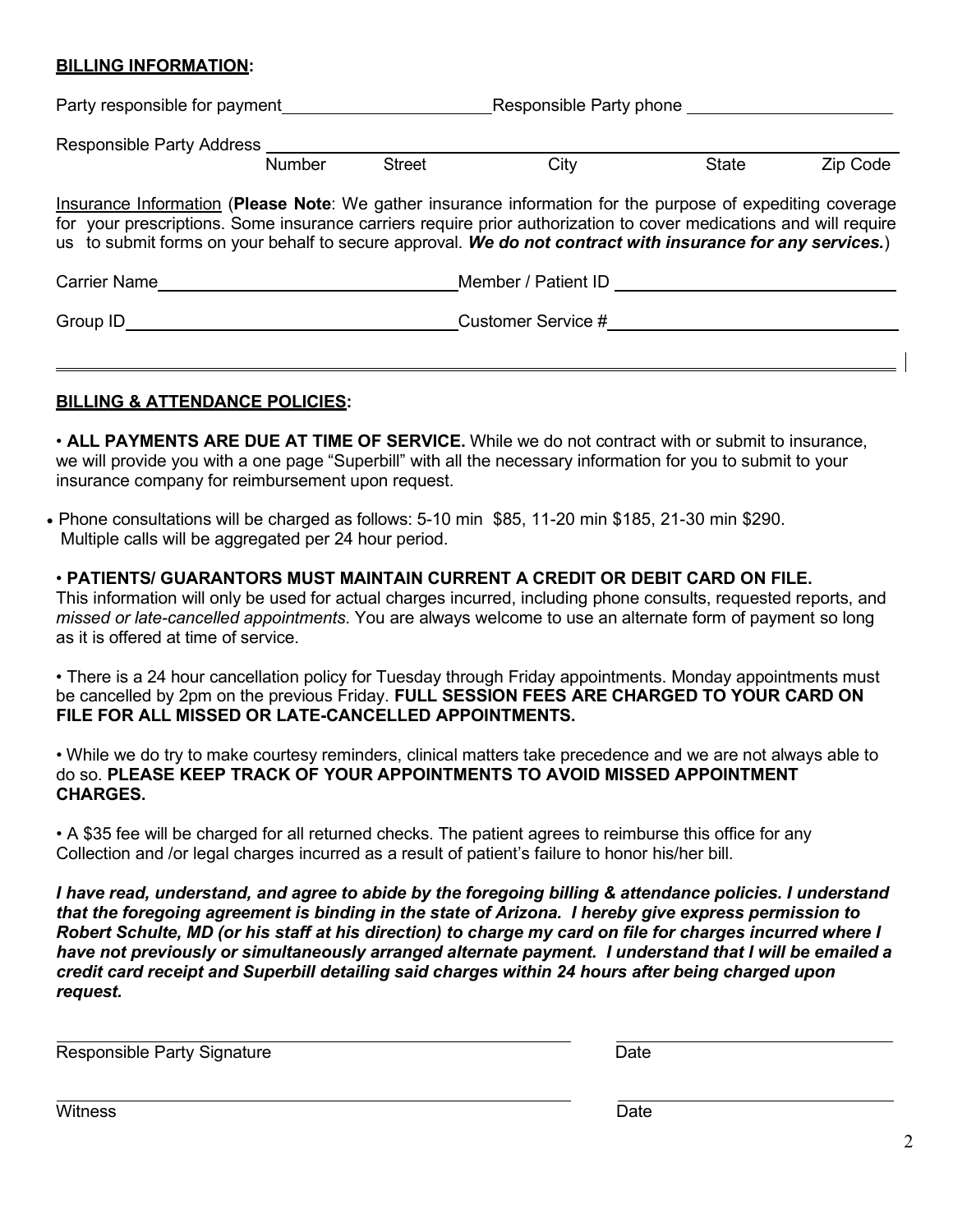## **PHYSICIAN-PATIENT AGREEMENT**

This agreement serves to inform Dr. Schulte's patients regarding office policies, physician policies, and the Physician-patient relationship. Please read this agreement in its entirety and sign where indicated to acknowledge your understanding of this agreement and to abide by the policies contained therein.

**ATTENDANCE POLICY:** Dr. Schulte requires that all patients taking CII medication (generally, stimulants) be seen every three months and that those taking CIV medications (generally, benzodiazepines) to be seen every 4 months. All others on medication should generally be seen not less than every 6 months. Failure to maintain a regular attendance schedule may affect your ability to receive refills in a timely manner.

**PRESCRIPTION POLICY:** For REFILLS please contact your pharmacy directly; they will initiate the proper

procedure.

**\*\*Please make sure to allow sufficient time for processing on all prescriptions, especially on weekends, so that you do not run out of your medication.**

**CONFIDENTIALITY POLICY:** Please see attached "**Arizona Notice Form**."

**RE: THE MEDICAL INFORMATION BUREAU:** Health insurance policies sometimes require patients to release all encounter information for any service rendered that is claimed against the health care plan. The diagnosis and treatment information required on the claim form is often then forwarded to the Medical Information Bureau (MIB), where it becomes available to other insurance companies without the patient's knowledge or consent. For this reason, Dr. Schulte cautions all patients that the release of any information through the claims filing process *may* present a potential risk that could be personally damaging to unknowing patients should an inappropriate party gain access to the MIB national database.

**MEDICARE PART B ENTITLEMENT POLICY:** While Dr. Schulte will gladly treat patients who are Medicare eligible, he does not participate in the Medicare Part B program. Unfortunately, this means that Medicare eligible patients are not allowed to seek Medicare reimbursement for Dr. Schulte's services and are required by law to sign a "waiver of Medicare Part B entitlement" acknowledging the same. A waiver is included in this packet and will need to be signed prior to receiving services.

**PATIENT/PHYSICIAN RESPONSIBILTIES:** Each patient is responsible for providing accurate contact and billing information. If a patient's telephone, email, or address changes it is the duty of that patient to inform Dr. Schulte's office immediately to avoid disruption of communication.

Examination and treatment provided by Dr. Schulte is limited to outpatient psychiatric services. The patient should be aware that this does not necessarily constitute total or definitive psychiatric care, and that further evaluation and treatment may be required in some cases. It is the patient's responsibility to obtain follow up medical care for general health as needed or where when advised to do so by Dr. Schulte. The patient further acknowledges that psychiatry is a specialty within the field of medicine and is not meant to be a substitution for primary medical care.

**TERMINATION POLICY:** Dr. Schulte reserves the right to terminate any patient who violates treatment protocol, is generally non-compliant (with respect to treatment directives or office policies), willfully disregards treatment objectives that are designed to obtain positive clinical outcomes, or is rude or disrespectful to him or his staff. He will continue to treat the terminated patient on an *emergency basis only* for 30 days after termination.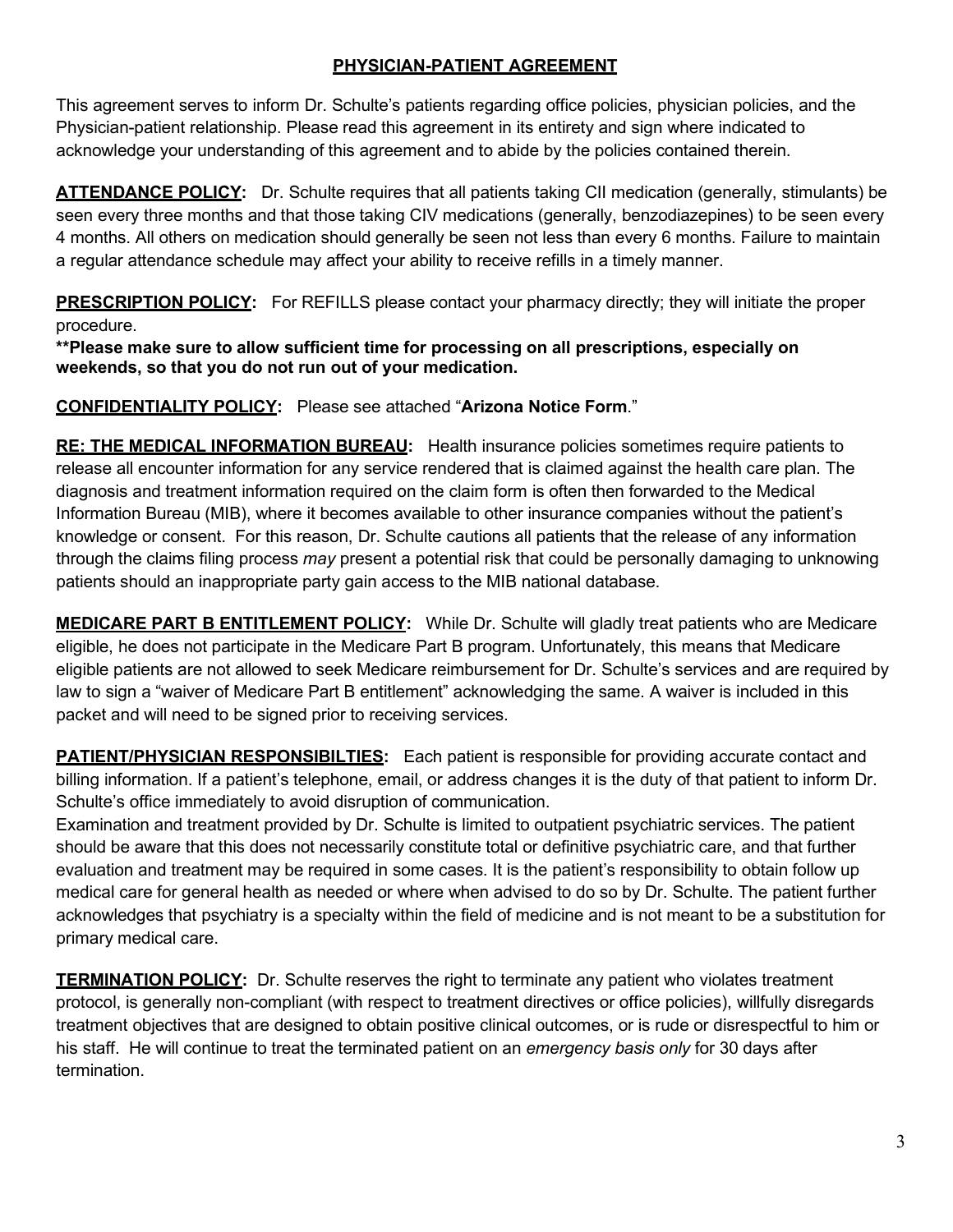### **STORAGE, TRANSFER & ACCESS TO PATIENT RECORDS ON TERMINATION OF THE PRACTICE:**

In the event of the termination of Dr. Schulte's practice, the doctor (or a designee from his staff) will post two notices in the Arizona Republic, two weeks apart, regarding the close of the practice and information for locating medical records. The doctor or his staff designee will further advise all active clients (by letter or direct verbal communication) where and how they may contact the doctor for purposes of interim/transfer care or to request their records. Patients will be provided either a phone number to contact the doctor directly or with numbers for the Arizona State Psychiatric Association or the Arizona State Medical Board, who will be able to properly direct requests (the doctor will maintain current contact with both associations during the required period for records retention). The doctor will maintain a professional telephone contact number for a period of three to six months, depending on circumstances surrounding the closure of the practice.

To protect personal privacy, the doctor or his staff designee will only provide direct access numbers to active or recent (6 months inactive) patients. *Inactive* patients will be able to direct records requests to the Arizona State Psychiatric Association or the Arizona State Medical Board. The doctor will maintain records at:

> North Scottsdale Psychiatric Specialists 10478 E Fanfol Lane Scottsdale AZ 85258

The doctor or his staff designee will respond in a timely manner to patient requests for copies or access to their medical records. Unless prohibited by illness, temporary travel unavailability, or death the doctor will respond within 30 days or other legally or ethically mandated timeframe. The doctor or his staff designee will dispose of unclaimed records after the legally specified time for retention by destroying said records such no confidential information remains in useable form.

In the event that circumstances require, the doctor or his staff designee will forward access and responsibility to another professional who will respond to records requests in accordance with legal and professional standards as set forth by the Arizona State Psychiatric Association and the Arizona State Medical Board.

*I have read, understand, and accept the provisions of this Physician-Patient Agreement, and have no questions about the policies outlined herein. I understand that if I violate any provisions of this agreement my treatment may be terminated. I understand that this agreement is binding in the state of Arizona and that the provisions herein are for my protection and the protection of Dr. Schulte. The original, signed agreement will become part of my private medical record and I am entitled to a copy at my request.*

| Patient signature | Date |  |
|-------------------|------|--|
| Witness signature | Date |  |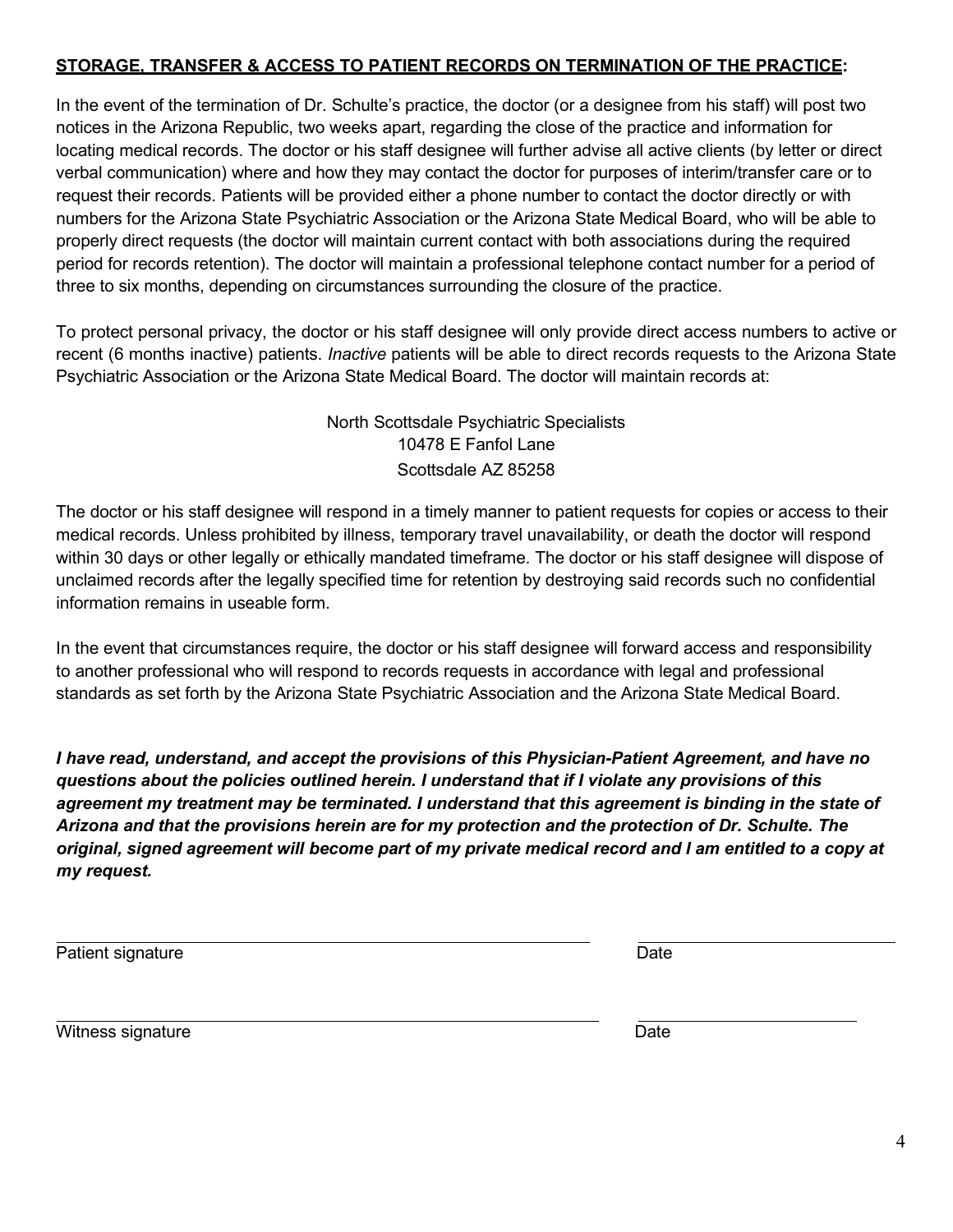#### **Robert D. Schulte, M.D. Board Certified in Child and Adolescent Psychiatry Board Certified in Adult Psychiatry 10478 E Fanfol Lane Scottsdale, AZ 85258 480.451.3454 office 480.451.3453 Fax**

## **AUTHORIZATION TO RELEASE / OBTAIN INFORMATION**

| I, (name of or parent/guardian if a minor)__________________________________, hereby authorize Dr. Robert                                                                                                                                                                                           |                                                                                                                                                                                                                                |  |  |  |
|-----------------------------------------------------------------------------------------------------------------------------------------------------------------------------------------------------------------------------------------------------------------------------------------------------|--------------------------------------------------------------------------------------------------------------------------------------------------------------------------------------------------------------------------------|--|--|--|
| Schulte to obtain information from and release information to:                                                                                                                                                                                                                                      |                                                                                                                                                                                                                                |  |  |  |
|                                                                                                                                                                                                                                                                                                     |                                                                                                                                                                                                                                |  |  |  |
| ,我们也不会有什么?""我们的人,我们也不会有什么?""我们的人,我们也不会有什么?""我们的人,我们也不会有什么?""我们的人,我们也不会有什么?""我们的人                                                                                                                                                                                                                    |                                                                                                                                                                                                                                |  |  |  |
| ,我们也不会有什么。""我们的人,我们也不会有什么?""我们的人,我们也不会有什么?""我们的人,我们也不会有什么?""我们的人,我们也不会有什么?""我们的人                                                                                                                                                                                                                    |                                                                                                                                                                                                                                |  |  |  |
| Patient Name: Name: Name and Alliance Control of Birth: Name and Alliance Control of Birth: Name and Alliance Control of Birth: Name and Alliance Control of Birth: Name and Alliance Control of Birth: Name and Alliance Cont                                                                      |                                                                                                                                                                                                                                |  |  |  |
| Reason for release:                                                                                                                                                                                                                                                                                 |                                                                                                                                                                                                                                |  |  |  |
| () My request () Coordination of Care () Transfer of Care                                                                                                                                                                                                                                           |                                                                                                                                                                                                                                |  |  |  |
|                                                                                                                                                                                                                                                                                                     |                                                                                                                                                                                                                                |  |  |  |
| Portion of record to be released:                                                                                                                                                                                                                                                                   |                                                                                                                                                                                                                                |  |  |  |
| () All () Diagnostic Evaluation () Verbal Contact () Diagnostic Test Reports                                                                                                                                                                                                                        |                                                                                                                                                                                                                                |  |  |  |
|                                                                                                                                                                                                                                                                                                     |                                                                                                                                                                                                                                |  |  |  |
| I understand why this information is needed and I am satisfied that it will be held confidential. Photocopies of<br>this form will be considered as valid as the original. This authorization will remain in effect until revoked by me<br>in writing or upon termination of care with Dr. Schulte. |                                                                                                                                                                                                                                |  |  |  |
|                                                                                                                                                                                                                                                                                                     | Date and the contract of the contract of the contract of the contract of the contract of the contract of the contract of the contract of the contract of the contract of the contract of the contract of the contract of the c |  |  |  |

Witness Date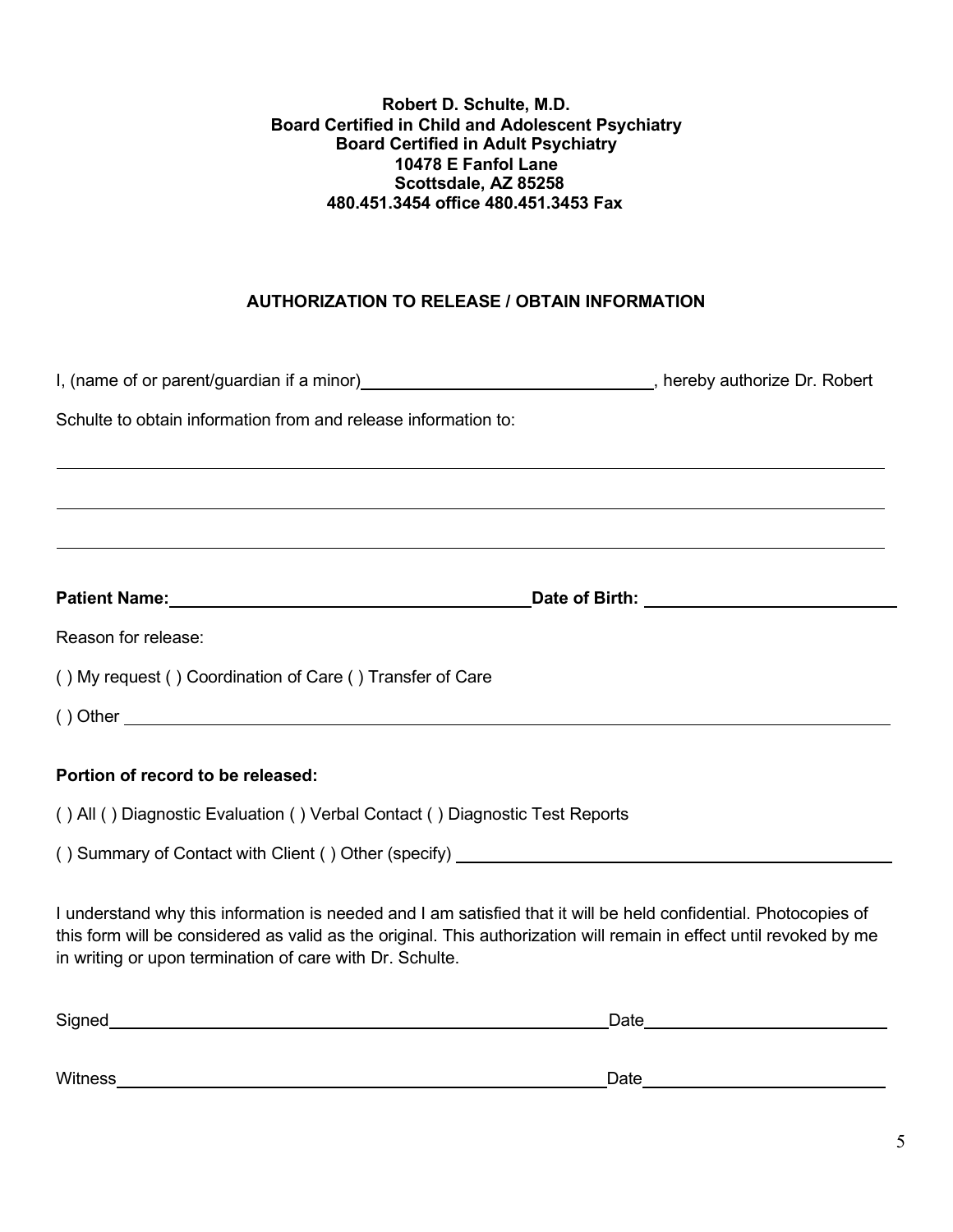6

#### **Robert D. Schulte, M.D. Board Certified in Child and Adolescent Psychiatry Board Certified in Adult Psychiatry 10478 E Fanfol Lane Scottsdale, AZ 85258 480.451.3454 office 480.451.3453 Fax**

Acknowledgement of Receipt of Notice of Psychiatrist's Policies and Practices to Protect the Privacy of Your Health Information:

I, 1, 2008 acknowledge that I have been given a copy of Dr. Robert D. Schulte's Notice of Privacy Practices. This Notice describes how Dr. Robert D. Schulte may use and disclose my protected health information, certain restrictions on the use and disclosure of my healthcare information, and rights I may have regarding my protected health information. I understand these policies and agree to abide by / give consent for the same.

| Signature of patient or representative |  |
|----------------------------------------|--|
|----------------------------------------|--|

Relationship to patient

witness **Date**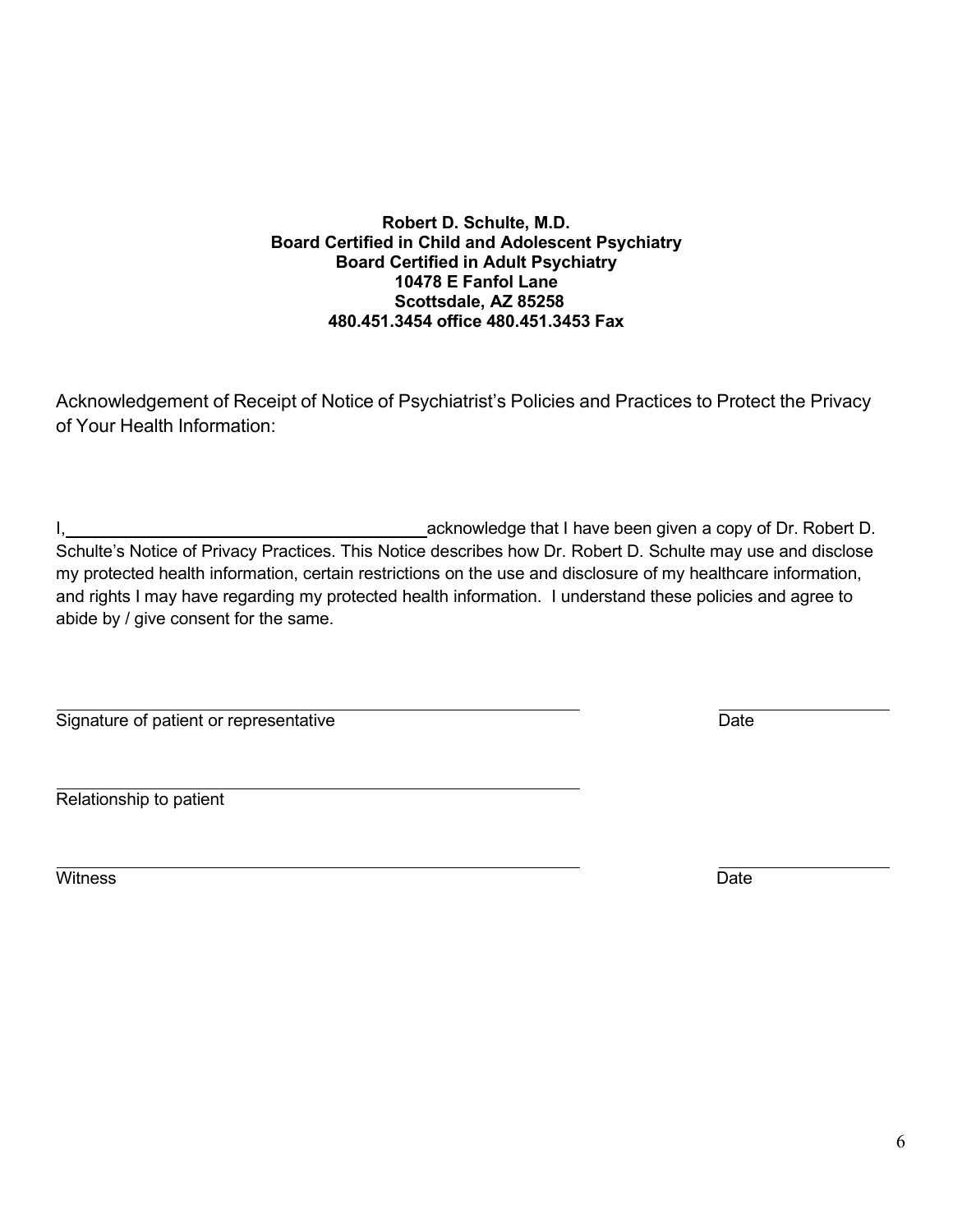### **Robert D. Schulte, M.D. Board Certified in Child and Adolescent Psychiatry Board Certified in Adult Psychiatry 10478 E Fanfol Lane Scottsdale, AZ 85258 480.451.3454 office 480.451.3453 Fax**

# **Waiver of Medicare Part B Entitlement**

I have voluntarily decided to contract privately for services outside the Medicare Part B program. Neither I, nor my family, nor my heirs, nor my estate shall file any Medicare Part B claims or forms. Further, I neither require nor request that Robert D. Schulte, M.D. or his office staff to do so on my behalf. I hereby waive my entitlement to Medicare Part B benefits for all services rendered by Robert D. Schulte, M.D.

Medicare Eligible Patient Name (Printed) Medicare ID Number (if applicable)

**Eligible party Signature Community Community** Date Signed

Witness Name (Printed)

Witness Signature **Date Signed Contract Signature Date Signed**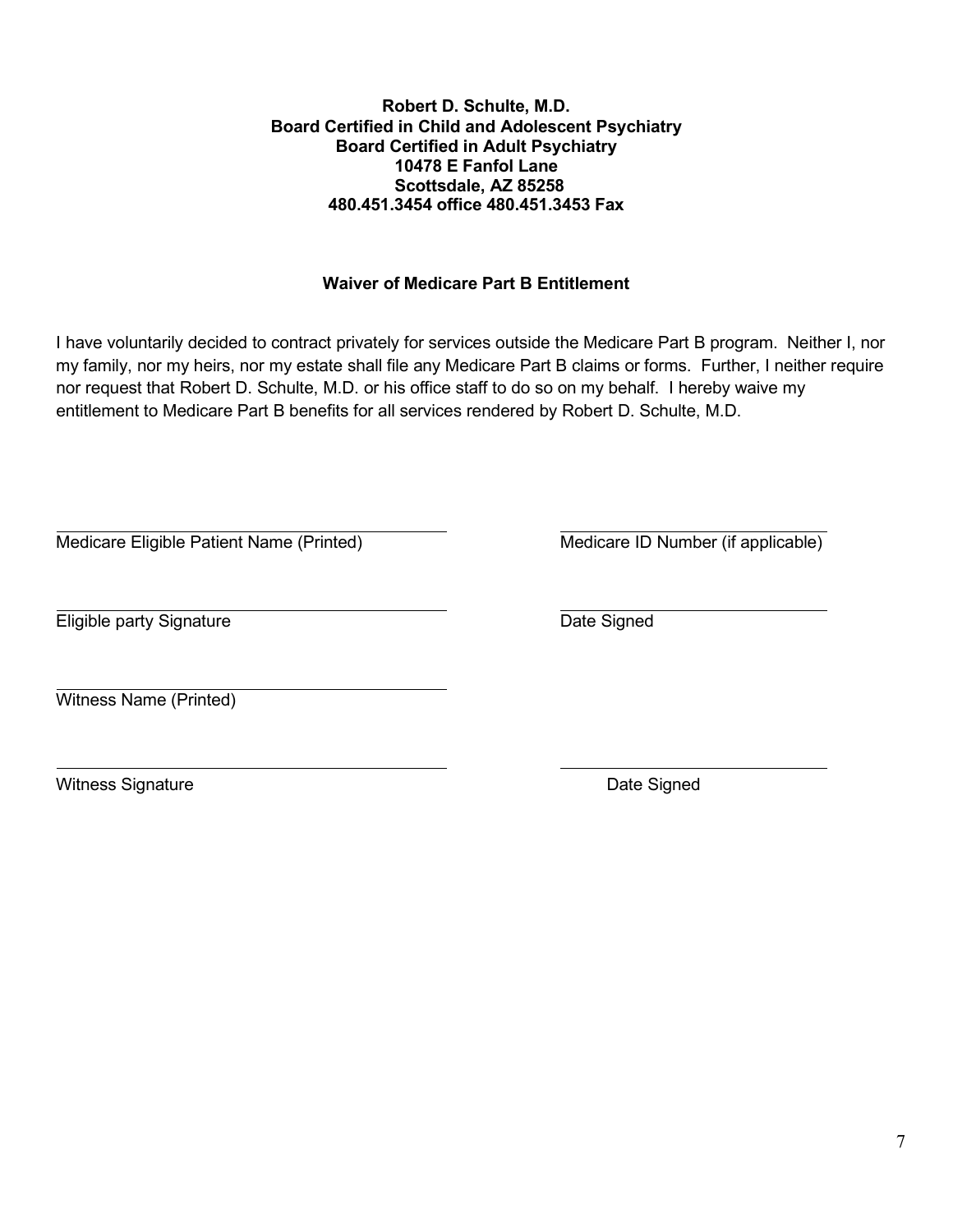### **Confidential Patient Medical History**

Please provide the following information about your general health and your health history. Circle P for personal history & F for family history.

- P F ALCOHOL OR DRUG USE P F HERNIA P F WEIGHT PROBLEMS<br>P F ALLERGIES: MEDICATIONS P F HIV/AIDS **P F ALLERGIES; MEDICATIONS** P F ALLERGIES; POLLEN, DUST, ANIMALS P F HORMONAL/THYROID/PITUITARY<br>P F ANXIETY P F HYPERTENSION/BP DISORDER P F HYPERTENSION/BP DISORDER P F ARTHRITIS: GOUT P F HYSTERECTOMY P F ASTHMA; BRONCHITIS P F IMMUNE SYSTEM DISORDER, LUPUS P F BACK, NECK, SPINE, DISC PROBLEMS/INJUR P F INTESTIONAL DISORDERS P F BIRTH DEFECTS/DEFORMITY P F KIDNEY/URINARY TRACT CONDITION OR P F BONE/JOINT CONDITION INFECTION P F BLOOD DISEASE; ANEMIA, LUKEMIA P F MALE ORGAN IRREGULARITY/IMPOTENCE P F BREAST DISEASE P F MENSTRUAL PROBLEMS<br>P F BREAST IMPLANTS (L/R) P F MENTAL: NERVOUS, DEP P F MENTAL: NERVOUS, DEPRESSION P F BLOOD VESSEL, CIRCULATION DISORDER P F MIGRAINES/HEADACHES P F BROKEN BONES/BONE DISEASE P F MUSCLE/TENDON DISORDERS P F CANCERS OF ANY TYPE P F NERVOUS SYSTEM CONDITIONS P F COLON/CROHN'S DISEASE P F PROSTATE DISEASE/CONDITION<br>P F CONCUSSION/HEAD INJURY P F PROSTHETIC IMPLANT/ ARTIFICI P F PROSTHETIC IMPLANT/ ARTIFICIAL LIMBS P F DIABETES P F RECONSTRUCTIVE/COSMETIC SURGERY P F EAR/NOSE/THROAT DISEASE OR INFECTION P F SEXUALLY TRANSMITTED DISEASE P F EATING DISORDER; ANOREXIA, BULIMIA P F SKIN DISORDERS/LESIONS/CANCER P F EPILEPSY/SEIZURE DISORDER, CONVULSIONS P F STEROID USE; PREDNISONE/ANABOLIC P F FEMALE ORGAN IRREGULARITY; P F STOMACH ABNORMAL PAP P F STROKE P F TUMORS, CYSTS, POLYPS, GROWTHS P F HEART DEFECT OR CONDITION P F ULCERS, DIGESTIVE DISORDERS
- P F HEPATITIS/LIVER DISORDER P F OTHER, EXPLAIN
- -

### **Current & Past Medications (please indicate by circling past or current med)**

| $\sim$<br>◡  | P  | $\sim$<br>◡ | P |  |
|--------------|----|-------------|---|--|
| $\mathsf{C}$ | P  | $\sim$<br>◡ | P |  |
| $\cap$<br>◡  | D. | $\cap$<br>◡ | P |  |
| $\cap$<br>◡  | D  | $\sim$<br>◡ | P |  |
| $\cap$<br>◡  | D  | $\sim$<br>◡ | P |  |
| $\sim$<br>◡  | D  | $\sim$<br>◡ | P |  |
| $\cap$<br>◡  | D  | $\sim$<br>◡ | D |  |
| $\cap$<br>◡  | D  | $\sim$<br>◡ | D |  |
| $\mathsf{C}$ | D  | $\sim$<br>◡ | P |  |
| $\cap$       | D. | $\sim$<br>◡ | P |  |

If you have any history of substance abuse, please indicate:

|                | Current | Past |                       | Current | Past |
|----------------|---------|------|-----------------------|---------|------|
| Alcohol        |         |      | Cocaine               |         |      |
| Hypnotics      |         |      | <b>Anxiety Pills</b>  |         |      |
| Tobacco        |         |      | Marijuana             |         |      |
| Diet Pills     |         |      | <b>Sleeping Pills</b> |         |      |
| Caffeine       |         |      | <b>Stimulants</b>     |         |      |
| Narcotics/Pain |         |      | Others (Specify)      |         |      |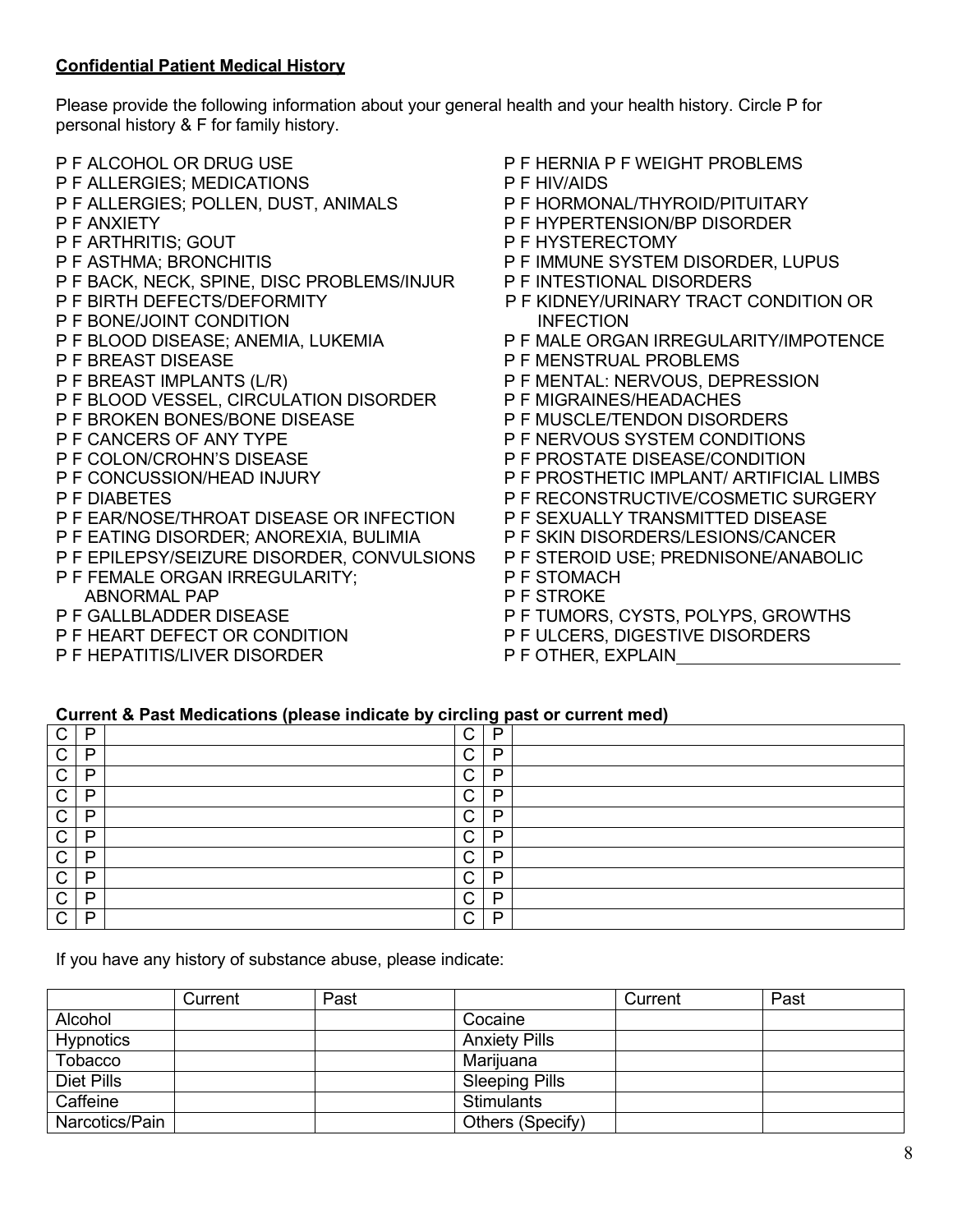Do you have any medication allergies/sensitivities? If yes, which medications are you allergic or sensitive to?

Please list any other substances you have allergies to, such as foods or over-the-counter medications:

Have you ever been hospitalized? If yes, please state when, where, and why:

Have you ever had surgery? If so, please state the type of surgery, when, where, and why:

Has there been any family psychiatric history? If yes, please explain:

Do you have any legal history that may be applicable (arrests, lawsuits, etc.). If so, please describe:

Please check any of the following areas that you have experienced:

| [] Head injury [] Loss of consciousness [] Seizures [] Convulsions [] Other neurological diagnosis |                 |        |                               |     |
|----------------------------------------------------------------------------------------------------|-----------------|--------|-------------------------------|-----|
| Have you ever smoked? ______Yes ______No If yes, number of years:                                  |                 |        | Daily use: __________________ |     |
| If female, date of last menstrual period:                                                          |                 |        | Are you pregnant? Ves         | No. |
| Current Height: Current Section                                                                    | Current Weight: |        |                               |     |
| Blood Pressure History:                                                                            | _High           | Normal | Low BP Range (if known):      |     |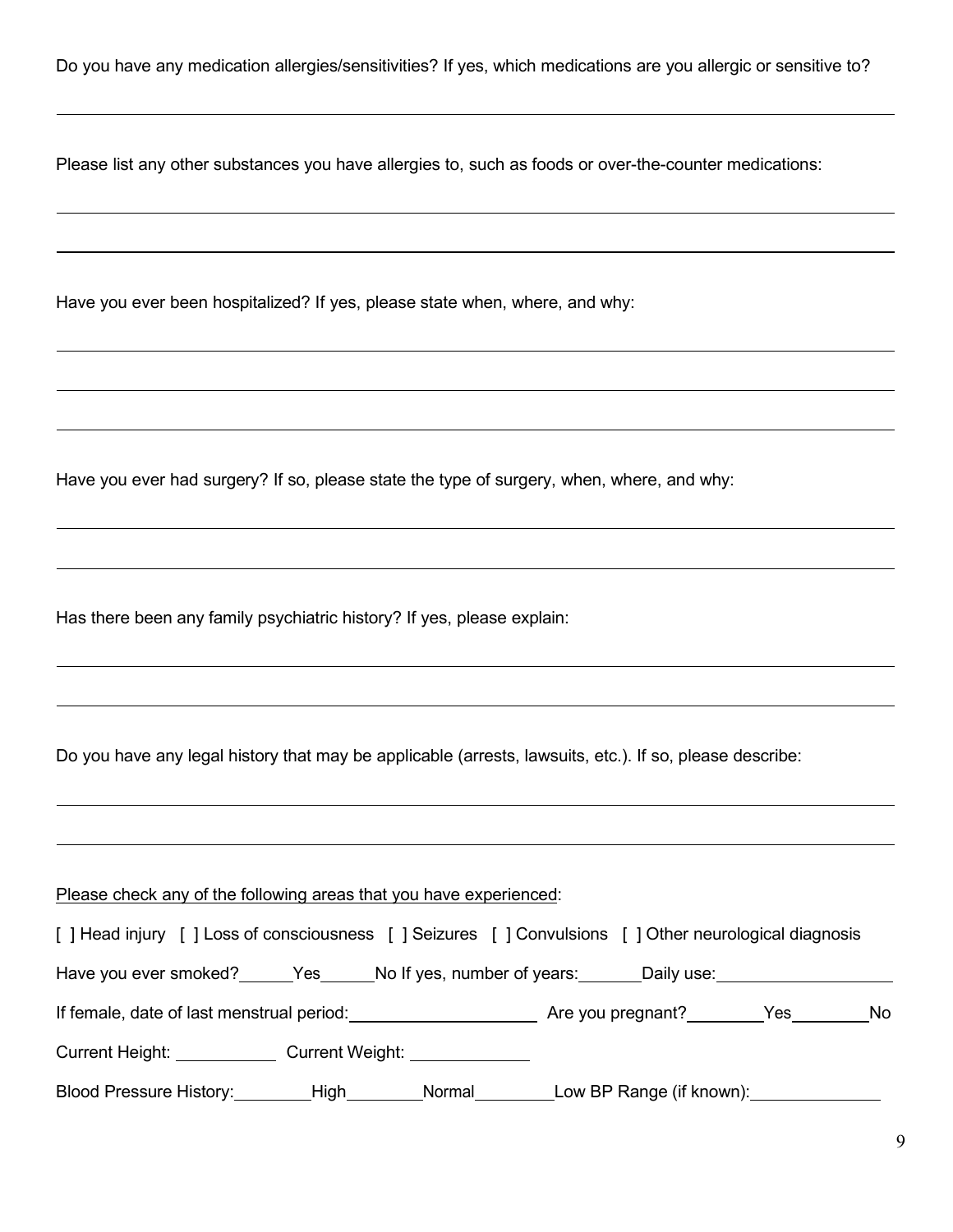# **Confidential Patient Social History**

| How many hours per week do you work? ______________Do you enjoy your work? _________________________                                                                                                                            |  |
|---------------------------------------------------------------------------------------------------------------------------------------------------------------------------------------------------------------------------------|--|
| If retired, do you engage in activities outside your home?<br><u>Surface and the manual contract and the manual contract and the manual contract and the manual contract and th</u>                                             |  |
| What is your household constellation? Do all of your children live with you?<br>,我们也不能在这里的时候,我们也不能在这里的时候,我们也不能不能不能不能不能不能不能不能不能不能不能不能不能不能不能。<br>第2012章 我们的时候,我们的时候,我们的时候,我们的时候,我们的时候,我们的时候,我们的时候,我们的时候,我们的时候,我们的时候,我们的时候,我们的时候,我 |  |
|                                                                                                                                                                                                                                 |  |
| <u> 1989 - Johann Stoff, amerikansk politiker (d. 1989)</u><br>What precipitated this visit? (Feel free to use the back of this page or request more paper)                                                                     |  |
| ,我们也不能在这里的时候,我们也不能在这里的时候,我们也不能不能不能不能不能不能不能不能不能不能不能不能不能不能不能。<br>第2012章 我们的时候,我们的时候,我们的时候,我们的时候,我们的时候,我们的时候,我们的时候,我们的时候,我们的时候,我们的时候,我们的时候,我们的时候,我                                                                                 |  |
| <u> 1989 - Andrea Santana, amerikana amerikana amerikana amerikana amerikana amerikana amerikana amerikana amerika</u>                                                                                                          |  |
| ,我们也不会有什么。""我们的人,我们也不会有什么?""我们的人,我们也不会有什么?""我们的人,我们也不会有什么?""我们的人,我们也不会有什么?""我们的人<br>Please briefly describe your family as you were growing up:                                                                                 |  |
| ,我们也不能在这里的时候,我们也不能在这里的时候,我们也不能会不能会不能会不能会不能会不能会不能会不能会不能会不能会。<br>第2012章 我们的时候,我们的时候,我们的时候,我们的时候,我们的时候,我们的时候,我们的时候,我们的时候,我们的时候,我们的时候,我们的时候,我们的时候,我                                                                                 |  |
| Please list any events from your childhood/adulthood that have had a profound effect on your life:                                                                                                                              |  |

Please describe any areas of conflict in your life (e.g..: work, children, spouse):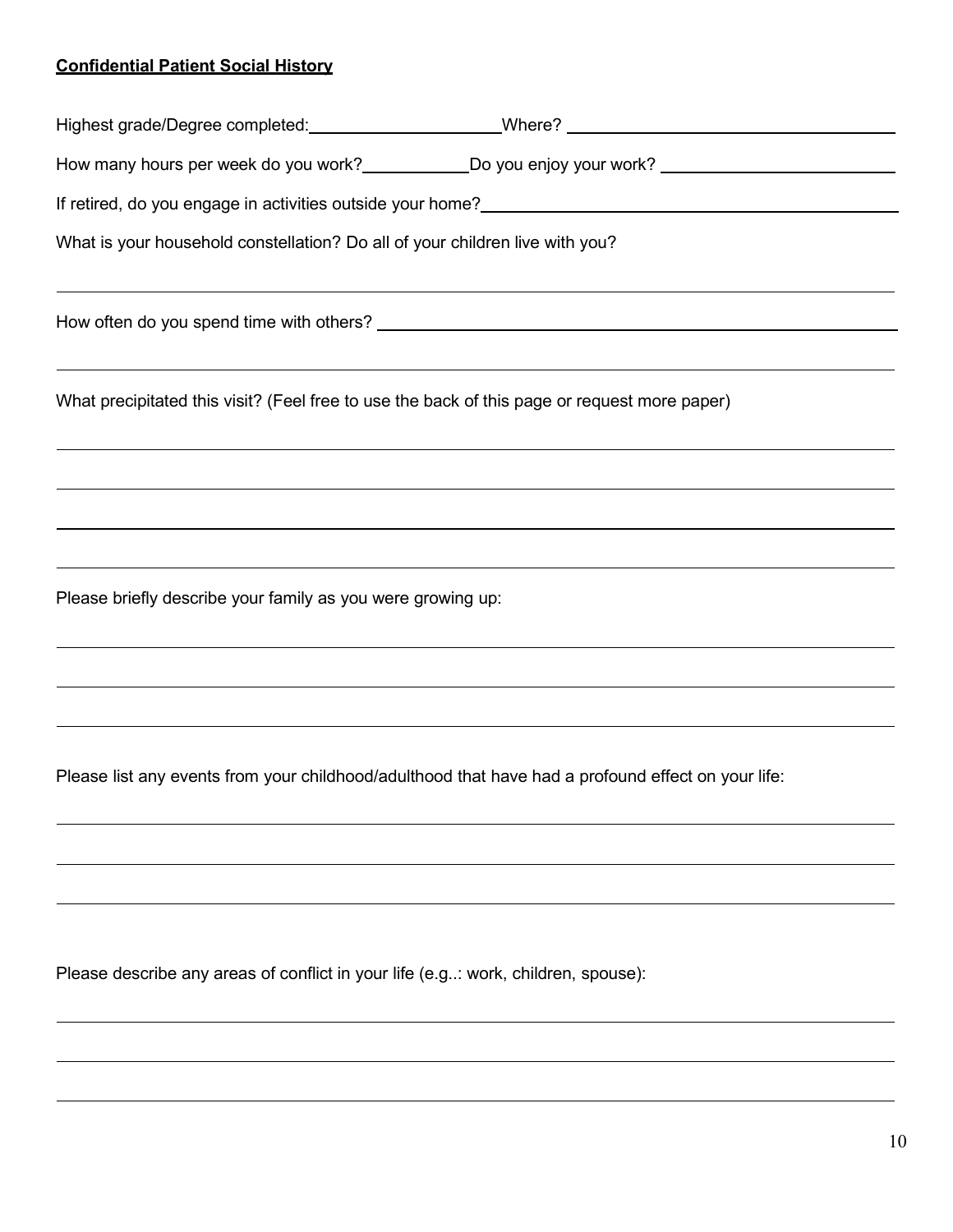# **If Patient is a Child or Adolescent, please complete the following:**

|                                           | Has the child been held back any grades? $Y \ N$ Has the child been in any special classes? Y N                                                                                            |  |  |  |  |
|-------------------------------------------|--------------------------------------------------------------------------------------------------------------------------------------------------------------------------------------------|--|--|--|--|
|                                           | Has any psychological testing been done at school? <u>New York and the second of the second</u> second the second of                                                                       |  |  |  |  |
|                                           |                                                                                                                                                                                            |  |  |  |  |
|                                           | Has the child had issues with drug or alcohol use? ______________________________                                                                                                          |  |  |  |  |
|                                           |                                                                                                                                                                                            |  |  |  |  |
|                                           |                                                                                                                                                                                            |  |  |  |  |
|                                           |                                                                                                                                                                                            |  |  |  |  |
| different or unusual?                     | Aside from the condition(s) listed above, has the child ever behaved in any way that seemed especially<br>,我们也不会有什么。""我们的人,我们也不会有什么?""我们的人,我们也不会有什么?""我们的人,我们也不会有什么?""我们的人,我们也不会有什么?""我们的人 |  |  |  |  |
|                                           |                                                                                                                                                                                            |  |  |  |  |
|                                           |                                                                                                                                                                                            |  |  |  |  |
|                                           | Please list persons living at home where the child lives (name, age, relationship to child):                                                                                               |  |  |  |  |
|                                           | ,我们也不会有什么。""我们的人,我们也不会有什么?""我们的人,我们也不会有什么?""我们的人,我们也不会有什么?""我们的人,我们也不会有什么?""我们的人                                                                                                           |  |  |  |  |
|                                           |                                                                                                                                                                                            |  |  |  |  |
| <b>Natal Development:</b>                 |                                                                                                                                                                                            |  |  |  |  |
|                                           | Describe any problems mother had during pregnancy and / or difficulties with delivery:                                                                                                     |  |  |  |  |
|                                           |                                                                                                                                                                                            |  |  |  |  |
|                                           | Birth weight________________________ Oxygen needed? Y N Incubator? Y N Blood transfusions? Y N                                                                                             |  |  |  |  |
|                                           | When developmental milestones met?                                                                                                                                                         |  |  |  |  |
| Verbal: _________________________________ |                                                                                                                                                                                            |  |  |  |  |